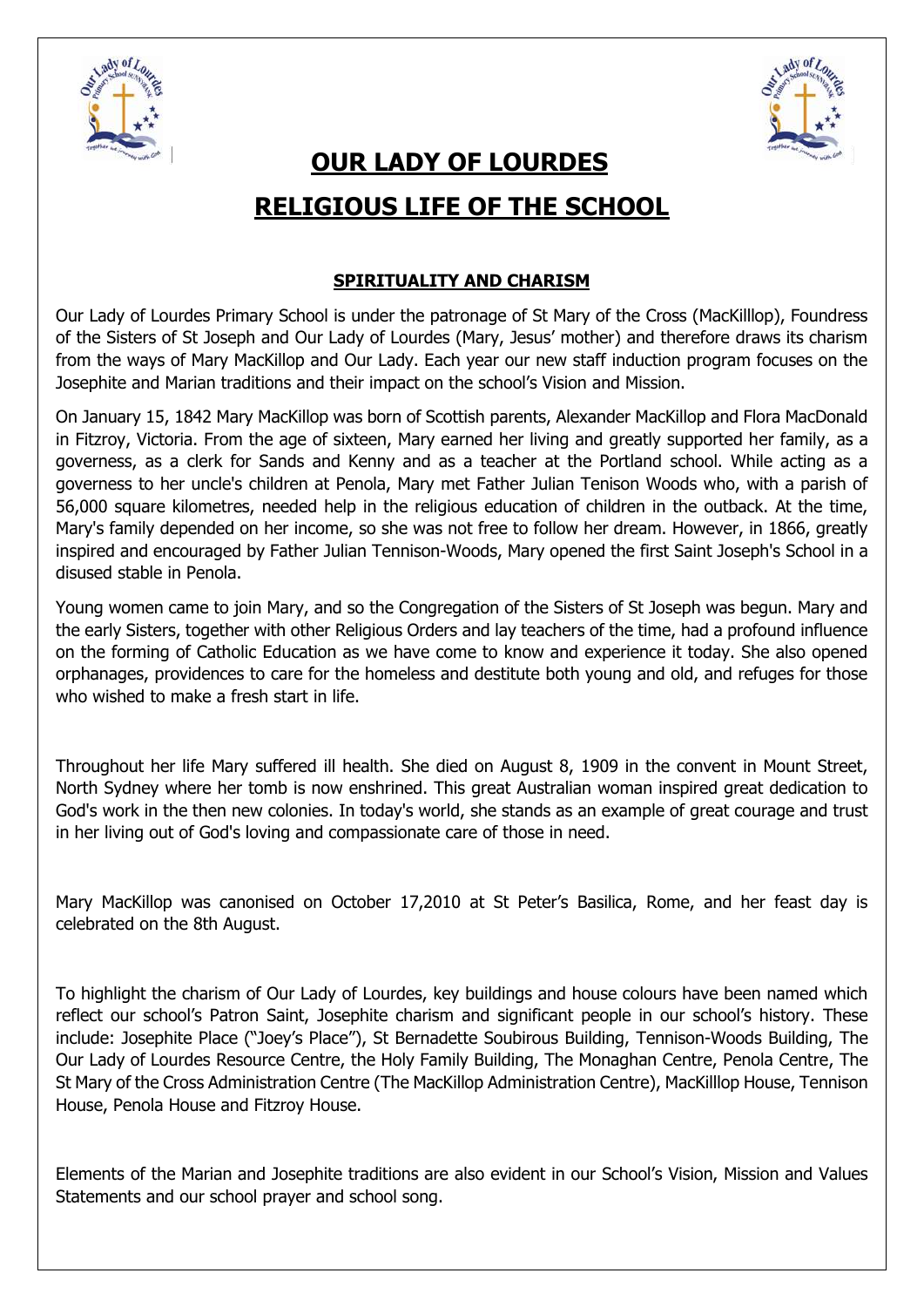Our Lady of Lourdes Primary School is a ministry of the local Church and collaborates with the Sunnybank Parish of Our Lady of Lourdes, other Archdiocesan agencies and community/government agencies to serve the Sunnybank community.

The purpose of the Catholic school is the development of human beings steeped in the profound human values embodied in Jesus Christ. Catholic schools nurture students' faith and lead them to deepen their relationship with God through prayer and celebration, their growing knowledge and understanding of the Scriptures and Catholic Tradition, and action in the world for peace and justice.

Our goal is to enhance our Catholic identity, in a language that reflect and recognises God's presence permeating throughout Our Lady of Lourdes Primary School. We do this by strengthening the integration of faith, life and culture, inviting students to discover God's presence in their daily lives and engaging them in a dialogue between their life experiences and Catholic teaching.

In this way they may grow in understanding of themselves and their world in light of the Gospel and be empowered to take responsibility for themselves and for creating a just society.

Further, our goal is to build a community of faith and hope, where we are all inspired by the person and teachings of Jesus Christ and imbued with the Holy Spirit, and work together for the benefit of each member of the school community.

### **RELIGIOUS IDENTITY AND CULTURE**

Our Lady of Lourdes embeds and communicates the **ethos and charism** through:

- Promoting elements associated with the ethos and charism of our school (e.g. Josephite Values and key sayings from Mary MacKillop)
- Incorporate prayers associated with the school's charism into the life of the community (e.g. school's charism is evident in our school prayer and school song, Hail Mary, Rosary, Children's Prayer to St Mary of the Cross MacKillop)
- Celebrating days of religious significance to focus upon values associated with the school's ethos and charism (St Mary of the Cross MacKillop and Our Lady of Lourdes Feast Days)
- Researching and communicate the history and heritage of the school to enhance understanding of its ethos, charism and Catholic identity
- Develop staff and student formation plans which embed the charism of the school and its contemporary application (e.g. staff and student formation plans)
- Communicating and promoting the distinctive identity and nature of the school to the wider community (e.g. online newsletter, School Facebook Page, Parent Portal/BCE Connect App, Digital Signs, Prayer, Religious Iconography)

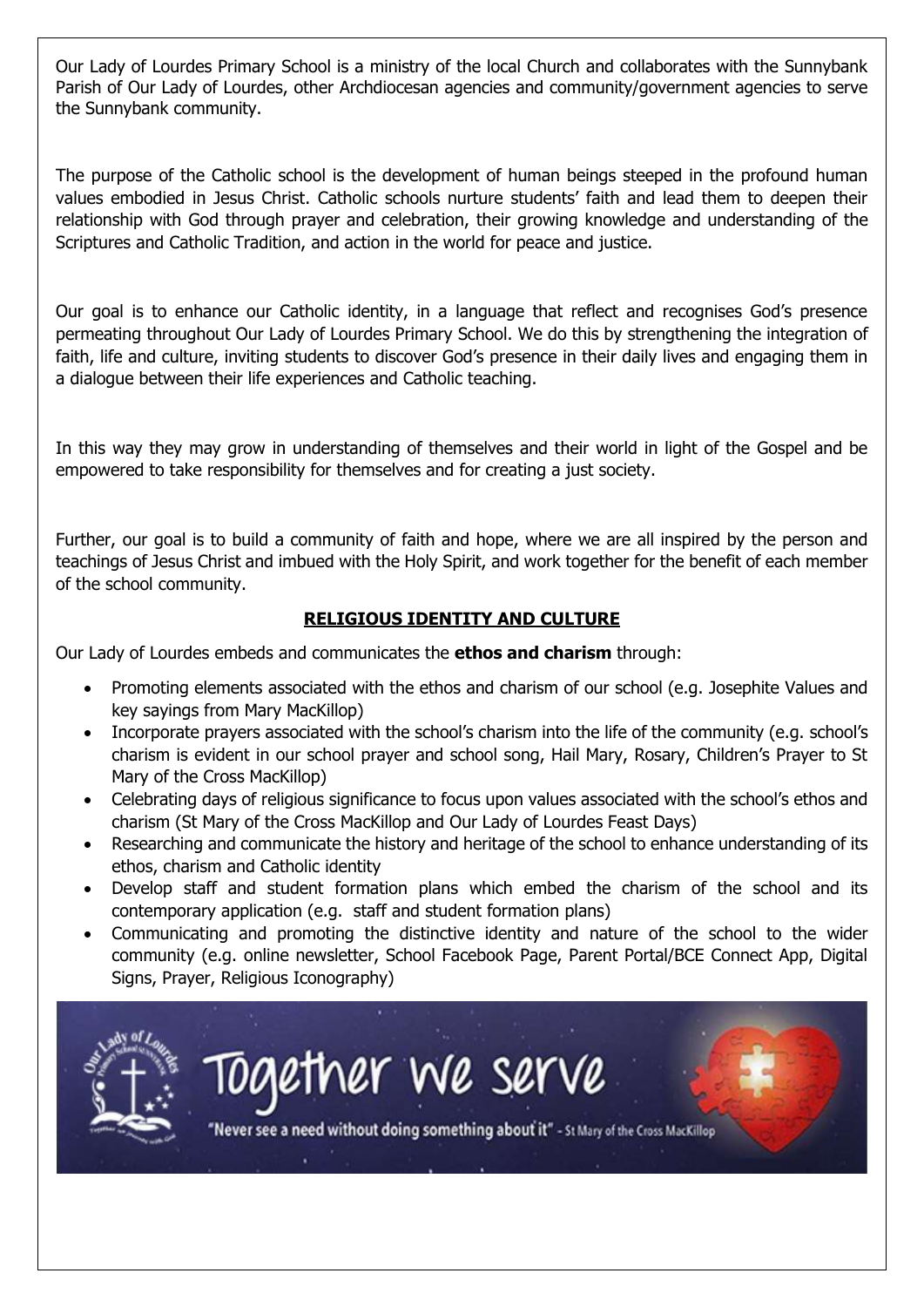Our Lady of Lourdes creates and values a **sense of the sacred** through:

- Establishing and maintaining sacred and reflective spaces in classrooms and around the school (e.g. classroom prayer spaces, Mary MacKillop garden)
- Displaying religious art and iconography around the school (e.g. displays around school)
- Using the natural environment to enhance a sense of the sacred (e.g. Mary MacKillop garden)

Our Lady of Lourdes builds **authentic Christian community** through:

- Celebrating the cultural diversity of the school (e.g. Harmony Day)
- Acknowledging connections with the wider Church community (e.g. promoting parish youth events, parish sacramental program, supporting Catholic charities such as St Vincent De Paul)
- Welcoming, encouraging and supporting participation of families in the life of the school (e.g. school and year level Masses and liturgies, Grandparent's Day, celebration of learning)

### **EVANGELISATION AND FAITH FORMATION**

Our Lady of Lourdes fosters the call to **live the gospel** through such ways as:

- Reflecting the life and message of Jesus Christ through routines and practices, e.g. hospitality (Father's Day Breakfast, Mother's Day Morning Tea) and outreach (parish altar server program and Senior Catholic Identity Committee, Christian Servant Leadership - ARMIA House)
- Establishing policies, practices and structures that promote inclusion and a sense of belonging to a Christian community (e.g. positive behaviour for learning, behaviour support policy and practices)
- Presenting the gospel message in engaging ways (e.g. echo mime, chorus play)
- Supporting the parish Sacramental program, fostering school/parish relationships through collaborative planning and communication of school, parish and Archdiocesan events (e.g. school parish family Masses twice a year, school parish Masses for significant liturgical events (e.g. Ash Wednesday Mass), supporting parish programs through communication in the school newsletter, school facebook page, Parent Portal and BCE Connect App.

Our Lady of Lourdes nurtures the **spiritual formation** of each individual through:

- Providing faith formation experiences for students, staff and parents (e.g. spirituality days, staff and student formation plans)
- Providing opportunities to express spiritual awareness through the creative arts (e.g. Praying in colour, prayer journaling, exploring religious iconography)
- Celebrating the religious unity and diversity within the school community (e.g. Harmony Day)
- Responding to the religious diversity through programs, activities and experiences while being faithful to the Catholic Christian Identity of the school (using non-presumptuous language and analysis of Eminerva data when planning Religious Education learning cycles)

Our Lady of Lourdes are **witnesses to the wider community** through:

- Building collaborative relationships with the Parish and local Church (e.g. school/parish family Masses, parish altar server program)
- Participating in the life of the local community (e.g. Anzac Day, youth ministry)
- Engaging with students from other schools to give witness to the beliefs and values of the Catholic tradition (spiritual formation days with other BCE schools)
- Engaging Christian servant leadership initiatives (e.g. ARMIA House, Catholic Identity and Stewardship Leadership Committee)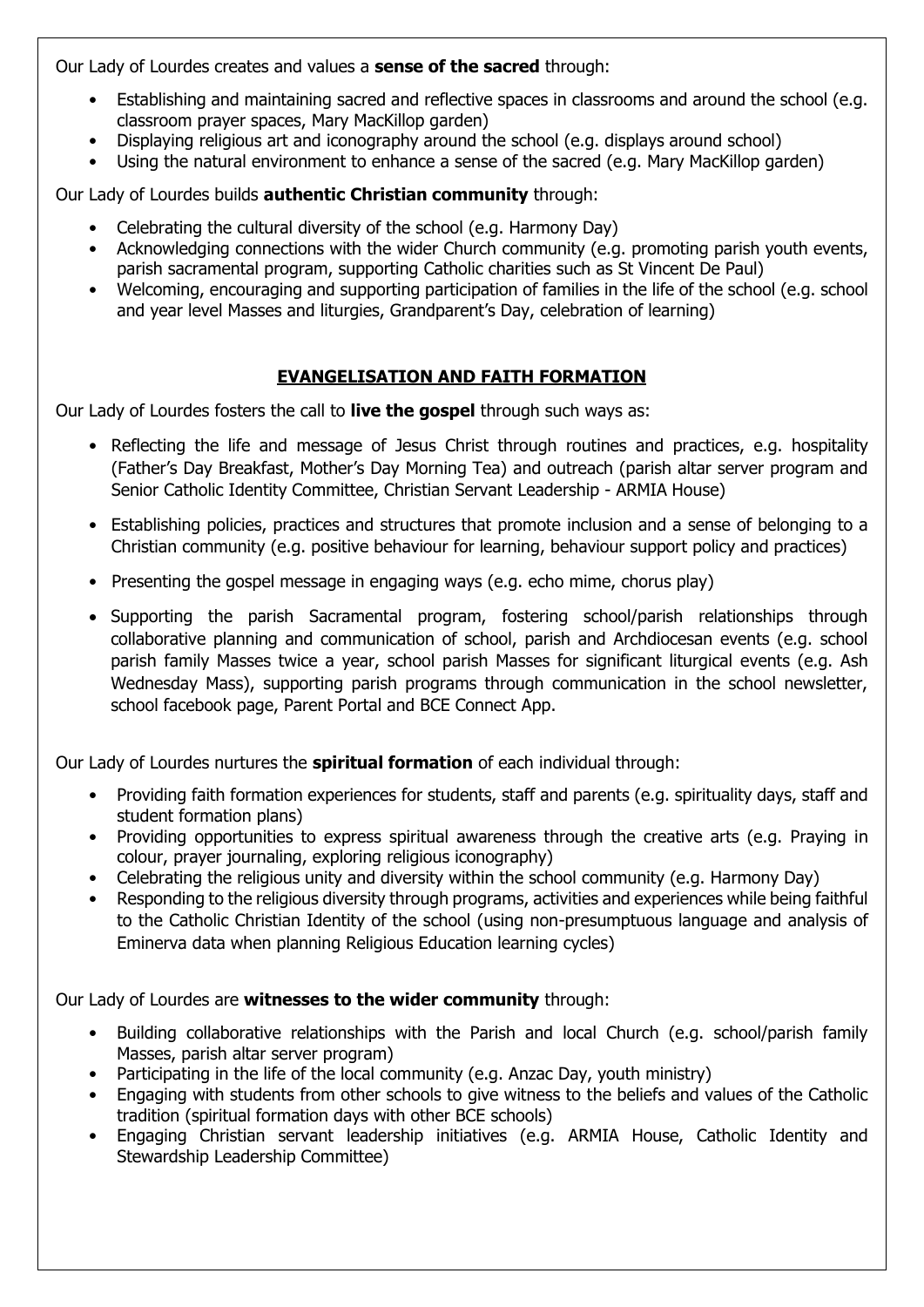

School/Parish Masses and liturgies

### **PRAYER AND WORSHIP**

Our Lady of Lourdes celebrates **prayer and liturgy and sacraments** through:

•Providing formation for staff, students and parents (e.g. spirituality days, school Masses and liturgies)

•Arranging the physical environment and providing resources for full and active participation in liturgy and Sacrament (e.g. classroom prayer boxes, well-resourced RE resource cupboards)

•Providing opportunities for the celebration of Sacraments within the life of the school (e.g. school Masses and liturgies)

•Supporting the Parish in significant celebrations (e.g. school/parish feast day celebrations, promotive parish celebrations in school newsletters, school Facebook page and Parent Portal.)

Our Lady of Lourdes recognises and ritualises the **sacredness of everyday life** through:

•Ritualising life events (e.g. baby blessings, beginning and end of year Masses, Farewell liturgies)

•Including prayer rituals in the day to day procedures and routines of school life (e.g. daily class prayer, staff prayer, whole school meditation three times a week)

•Inviting parental involvement in prayer rituals (e.g. school and year level Masses and liturgies, liturgies for special events and feast days)

•Participating in significant community celebrations (e.g. ANZAC Day March and services)



Mary MacKillop Garden - outdoor sacred space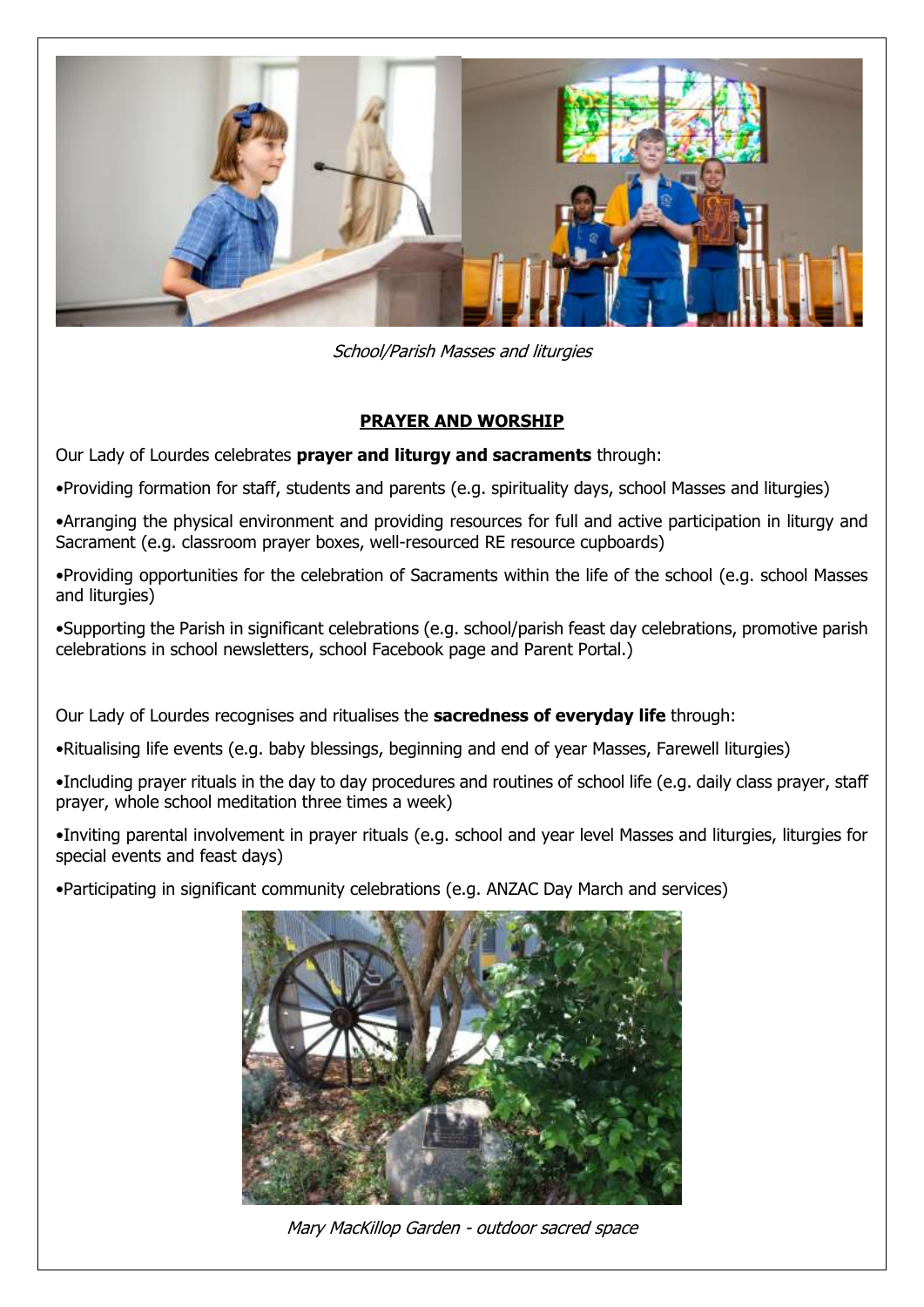Our Lady of Lourdes **nurtures the Christian prayer life** of its community through such ways as:

- Teaching and using a variety of traditional prayers and devotions for individual and communal use (e.g. Hail Mary, the Rosary, The Lord's Prayer) in a range of indoor and outdoor settings including classrooms, parish Church and Mary MacKillop garden
- Scheduling time to allow for prayer and worship across the school (e.g. school calendars)
- Participating in staff prayer, school Masses and liturgies for significant feast days in the liturgical year (e.g. Ash Wednesday, Our Lady of Lourdes and St Mary of the Cross Feast Days) and ritualising school and life events (e.g. Beginning of School Year, Catholic Education Week, Graduation) and year level Masses and liturgies once a term
- Immersing students in diverse experiences of prayer (e.g. meditation at midday for whole school three times a week)
- Year level Scope and Sequences and the whole school Religious Life of the School Overview provide links between both classroom learning and teaching and the religious life of the school
- Explicit teaching about prayer classroom prayer and community prayer (e.g. explicit teaching of prayers in the Scope and Sequence)
- Explicit teaching about Church, community and celebrations (e.g. learning cycles about Church, community and celebrations)
- Teaching about the charism of the Saints that their buildings and house colours are named after



Sacred space for Ash Wednesday School/Parish Mass

#### **SOCIAL JUSTICE AND ACTION**

Our Lady of Lourdes practises **justice within its own community** through such ways as:

- Identifying, implementing and promoting policies, structures and practices that respect the rights and dignity of all members of the school community (e.g. behaviour support policy and practices)
- Applying Christian stewardship to the resources and environment of the school (e.g. Paper Cut, recycling bins, online resources, community vegetable garden)
- Establishing just processes of discernment and critical judgement when making decisions (e.g. recruitment of staff processes)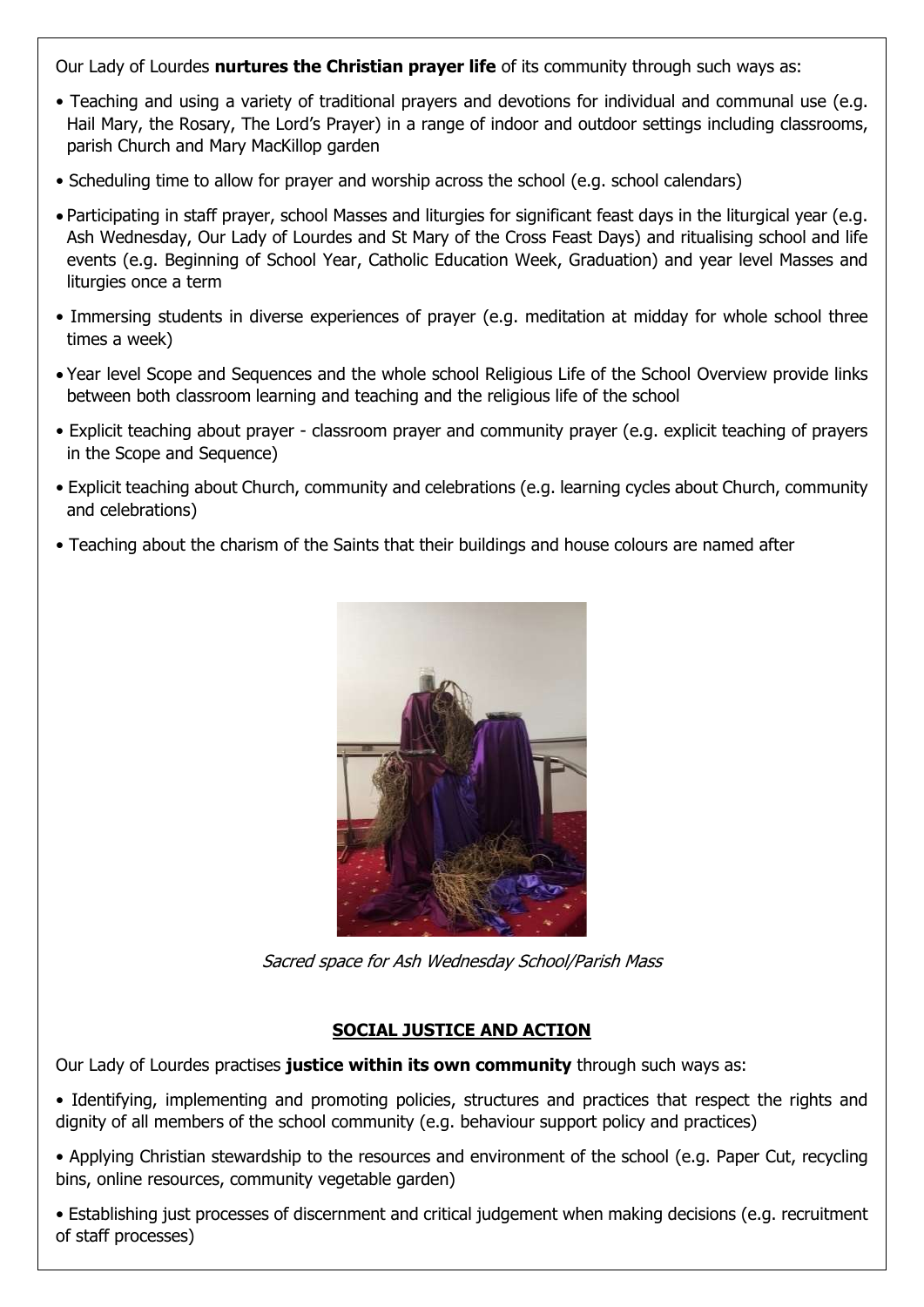Our Lady of Lourdes **acts for justice** through such ways as:

• Implementing policies and practices within the school that nurture a generosity of spirit (e.g. provision of concessional school fees, uniforms and books for families in need, including refugee families)

• Engaging with student initiated and/or local justice projects as part of the curriculum (e.g. Catholic Mission 'Socktober', Caritas 'Project Compassion' and St Vincent De Paul 'Winter and Christmas Appeals)

Our Lady of Lourdes consciously **reflects on its action for justice** through such ways as:

• Incorporating practices of review and critique in relation to current actions for justice within the school community (e.g. Use of the Religious Life of the School Audit Tool, online surveys)

• Explicit teaching about social action and justice (e.g. learning cycles, student participation in activities and fundraising to promote Catholic charities (e.g. Project Compassion and Catholic Mission)



Crazy Sock Day (Socktober) – raising money and awareness for Catholic Mission:

socking it to poverty.



Shrove Tuesday (Pancake Day) – raising money for Project Compassion (Caritas) and celebrating a significant day in the liturgical year.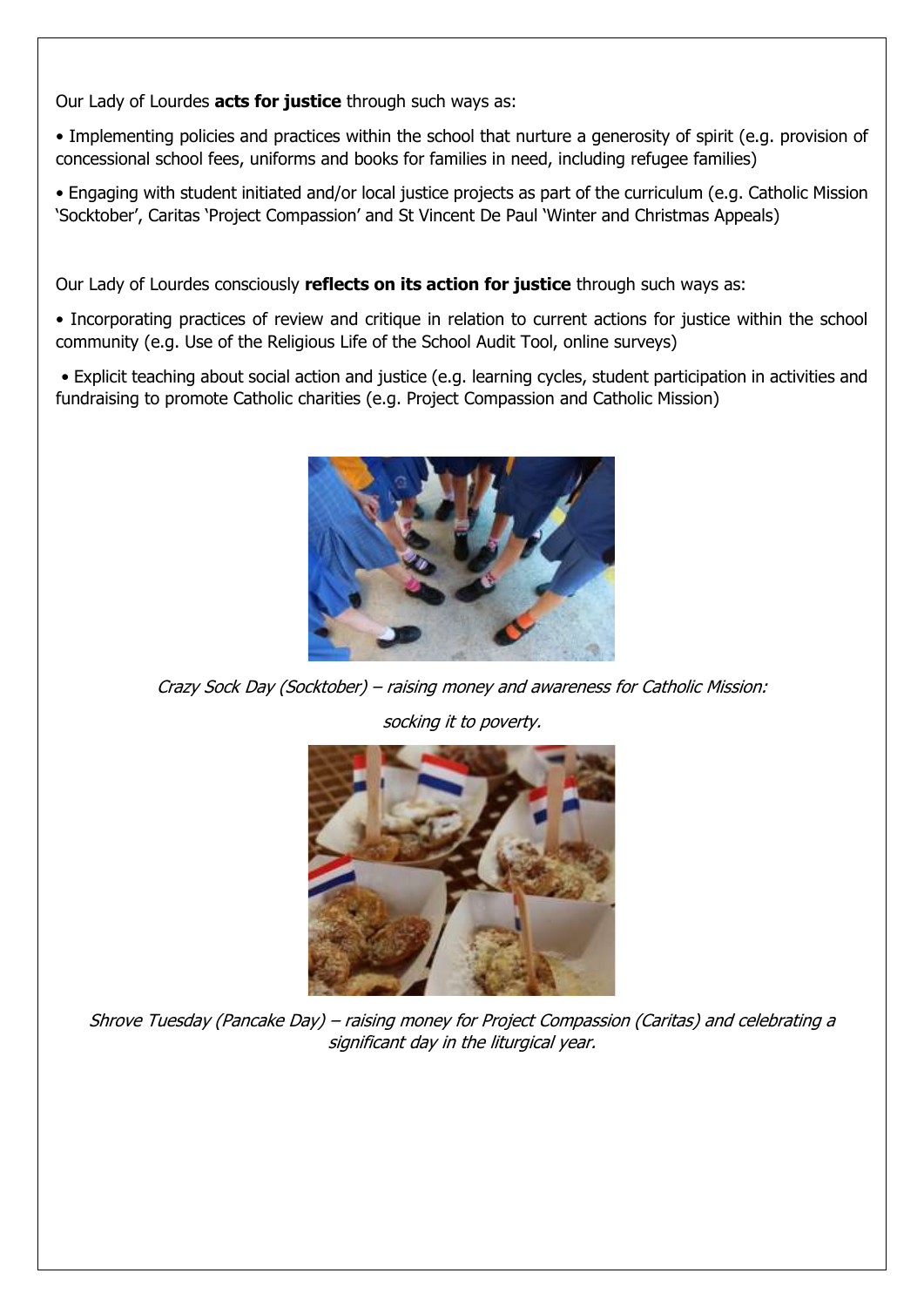|        | <b>Prayer and</b><br><b>Worship</b>                                                                                                                                                                                                                                                                                                                                                                                                                                                                                                                 | <b>Evangelisation</b><br>and Faith<br><b>Formation</b>                                                                                               | <b>Social</b><br><b>Action and</b><br><b>Justice</b>                                                                                                                                                                                  | <b>Religious</b><br><b>Identity and</b><br><b>Culture</b>                                                                                                                                                                                                                                                                                                                                                                                                                     |
|--------|-----------------------------------------------------------------------------------------------------------------------------------------------------------------------------------------------------------------------------------------------------------------------------------------------------------------------------------------------------------------------------------------------------------------------------------------------------------------------------------------------------------------------------------------------------|------------------------------------------------------------------------------------------------------------------------------------------------------|---------------------------------------------------------------------------------------------------------------------------------------------------------------------------------------------------------------------------------------|-------------------------------------------------------------------------------------------------------------------------------------------------------------------------------------------------------------------------------------------------------------------------------------------------------------------------------------------------------------------------------------------------------------------------------------------------------------------------------|
| Term 1 | <b>Staff Prayer</b><br>Our Lady of<br>Lourdes Feast<br>Day/Beginning of<br>Year/Leadership<br>Mass (whole<br>school)<br>Prayers for<br><b>Special Events</b><br>(e.g. Harmony<br>Day)<br>Class Prayer<br>Reconciliation<br>(Year 5/6)<br><b>Year Level</b><br>Liturgies $(P - Yr)$<br>4)<br>Year Level Mass<br>(Yr 5 and Yr 6)<br>Ash Wednesday<br>Mass (Yr 3 -6)<br>Ash Wednesday<br>Liturgy $(P - Yr 3)$<br>Holy Week Prayer<br>Rituals/Stations of<br>the Cross<br><b>Prayer Assemblies</b><br>School/Parish<br><b>Family Mass</b><br>Meditation | <b>Staff Retreat</b><br>Day<br><b>Student Retreat</b><br>Day<br><b>Altar Server</b><br>Program<br>(voluntary - Yr 5<br>and $Yr$ 6)<br>Sacred Singing | Caritas $-$<br>Project<br>Compassion<br>(Fundraising)<br><b>Visit Nursing</b><br>Home -<br><b>Easter Visit</b><br>(Yr 6)<br>Leadership<br>Committees<br><b>ARMIA</b><br>House (Yr 5<br>and $Yr$ 6 -<br>voluntary<br>weekly<br>visits) | Staff Retreat Day<br><b>Student Retreat</b><br>Day<br>Our Lady of<br>Lourdes Feast<br>Day/Beginning of<br>Year/Leadership<br>Mass (whole<br>school)<br>Prayers for<br><b>Special Events</b><br>Prayer<br><b>Assemblies</b><br>Parent Nights<br>Welcome BBQ<br><b>Staff Induction</b><br>Tea and Tissues<br>Morning Tea<br>Shrove Tuesday/<br>Ash<br>Wednesday/Palm<br>Sunday/Good<br>Friday/Holy<br>Week<br>Lent - Liturgical<br>Season<br>Senior<br>Leadership<br>Committees |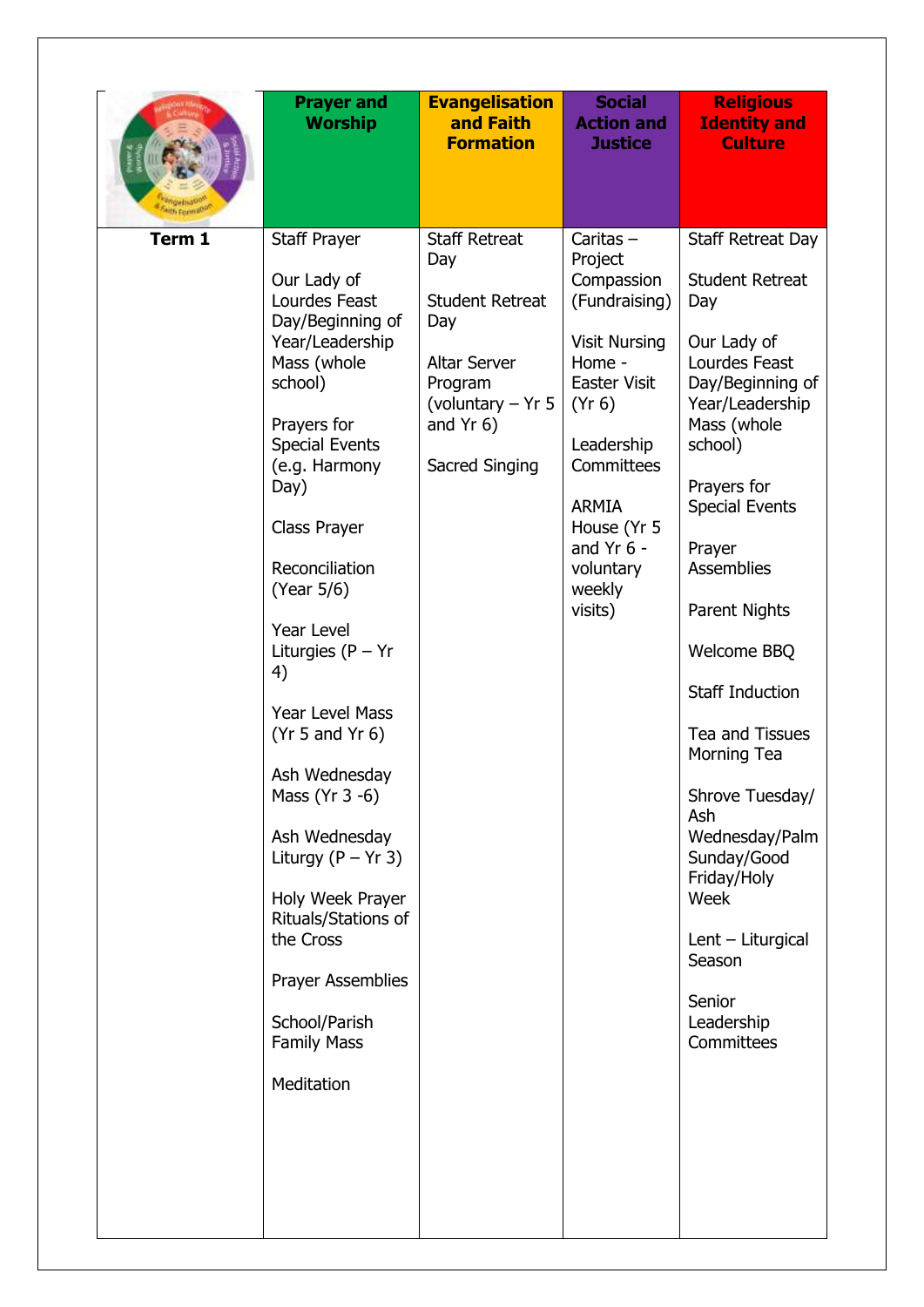|                   | <b>Worship</b>                                                                                                                                                                                                                                                 | and Faith                                                                                                                                                                      | <b>Action and</b>                                                                                                                                                     | <b>Identity and</b>                                                                                                                                                                     |
|-------------------|----------------------------------------------------------------------------------------------------------------------------------------------------------------------------------------------------------------------------------------------------------------|--------------------------------------------------------------------------------------------------------------------------------------------------------------------------------|-----------------------------------------------------------------------------------------------------------------------------------------------------------------------|-----------------------------------------------------------------------------------------------------------------------------------------------------------------------------------------|
| Term <sub>2</sub> | <b>Prayer and</b><br>Staff Prayer<br>Prayers for<br><b>Special Events</b><br>Class Prayer<br>Year Level<br>Liturgies $(P - Yr)$<br>4)<br>Year Level Mass<br>(Yr 5 and Yr 6)<br><b>Prayer Assemblies</b><br>City Anzac Day<br>Service (Yr 6)<br>Local Community | <b>Evangelisation</b><br><b>Formation</b><br><b>Staff Twilight</b><br>(Formation<br>Module)<br>Altar Server<br>Program<br>(voluntary $-$ Yr 5<br>and $Yr$ 6)<br>Sacred Singing | <b>Social</b><br><b>Justice</b><br>St Vincent<br>De Paul $-$<br>Winter<br>Appeal<br>(Fundraising)<br><b>ARMIA</b><br>House (Yr 5<br>and $Yr$ 6 -<br>weekly<br>visits) | <b>Religious</b><br><b>Culture</b><br>Prayer<br><b>Assemblies</b><br>Prayers for<br><b>Special Events</b><br>Ordinary Time -<br>Liturgical Season<br>Senior<br>Leadership<br>Committees |
|                   | Anzac Day service<br>(voluntary)<br><b>National Sorry</b><br>Day/Reconciliation<br>Week Prayer<br>School/Parish<br>Family Weekend<br>Mass<br>Meditation                                                                                                        |                                                                                                                                                                                |                                                                                                                                                                       |                                                                                                                                                                                         |
|                   |                                                                                                                                                                                                                                                                |                                                                                                                                                                                |                                                                                                                                                                       |                                                                                                                                                                                         |